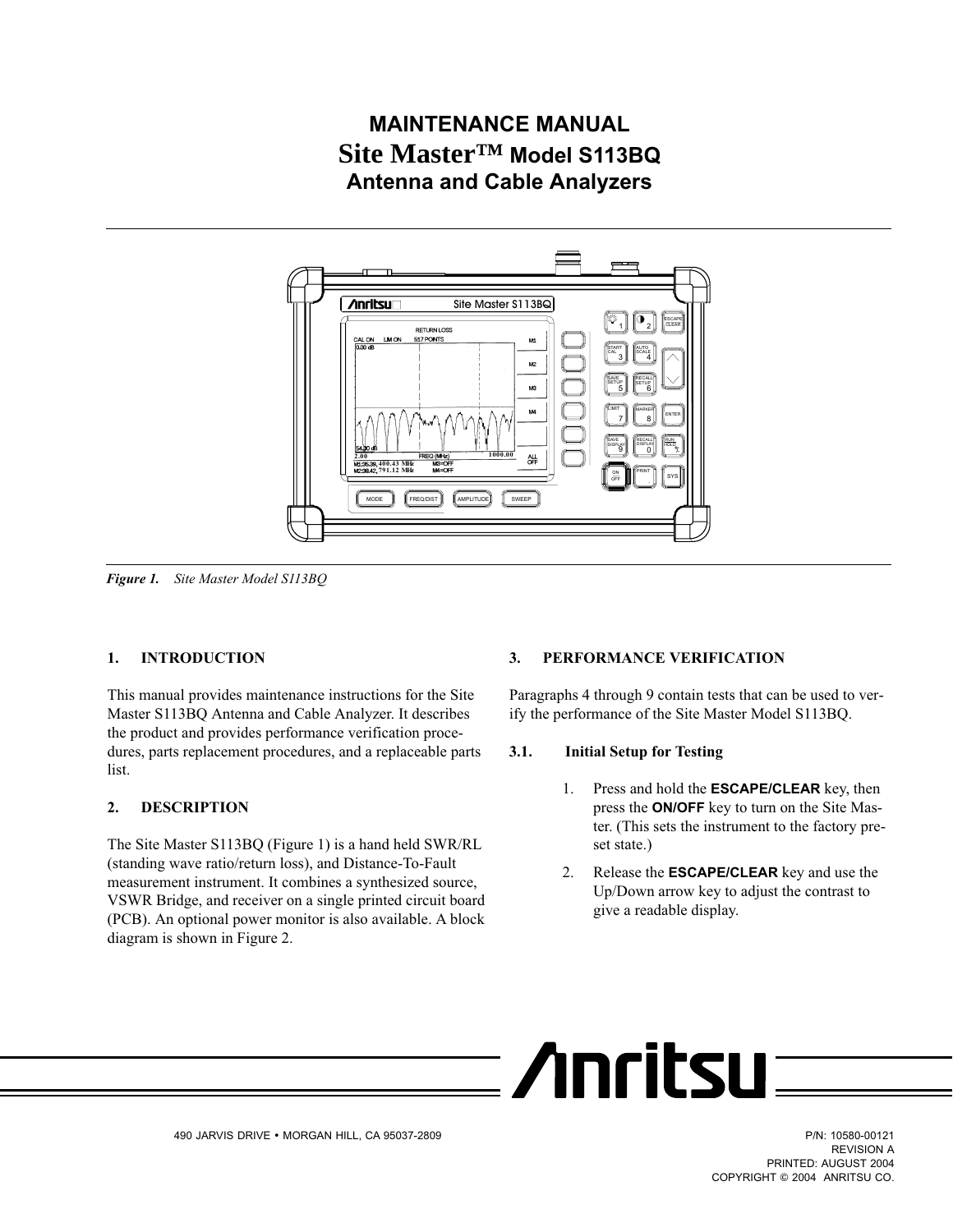<span id="page-1-0"></span>

*Figure 2. Site Master Block Diagram*

# **4. FREQUENCY ACCURACY**

The following test can be used to verify the CW frequency accuracy of the Site Master. Measurement calibration of the Site Master is *not* required for this test.

# **a.** *Equipment Required:*

 Spectrum Analyzer Anritsu Model MS2663C or equivalent

# **b.** *Procedure:*

1. Press and hold the **ESCAPE/CLEAR** key, then press the **ON/OFF** key to turn on the Site Master. (This sets the instrument to the factory preset state.)

# *NOTE*

Before continuing, allow a five minute warm up for the internal circuitry to stabilize.

2. Press the **FREQ/DIST** key, then press the **F1** soft key and set F1 to 1000 MHz, then press the **ENTER** key.

- 3. Press the **F2** soft key, set F2 to 1000 MHz, then press the **ENTER** key.
- 4. Connect the RF cable from the Site Master Reflection Test Port to the RF Input on the MS2663C or equivalent.
- 5. Set up the Spectrum Analyzer as follows:
	- (a) Press the Preset key, then select Preset All  $(F1)$ .
	- (b) Press the **Frequency** key.
	- (c) Press the **1** key and then the **GHz** key to change the Center Frequency to 1 GHz.
	- (d) Press the **Span** key.
	- (e) Press the  $2, 5, 0$ , and **kHz** keys sequentially to change the Frequency Span to 250 kHz.
	- (f) Press the RBW key.
	- (g) Press the  $3$ ,  $0$  and kHz keys sequentially to change the RBW to 30 kHz.
	- (h) Press the VBW key.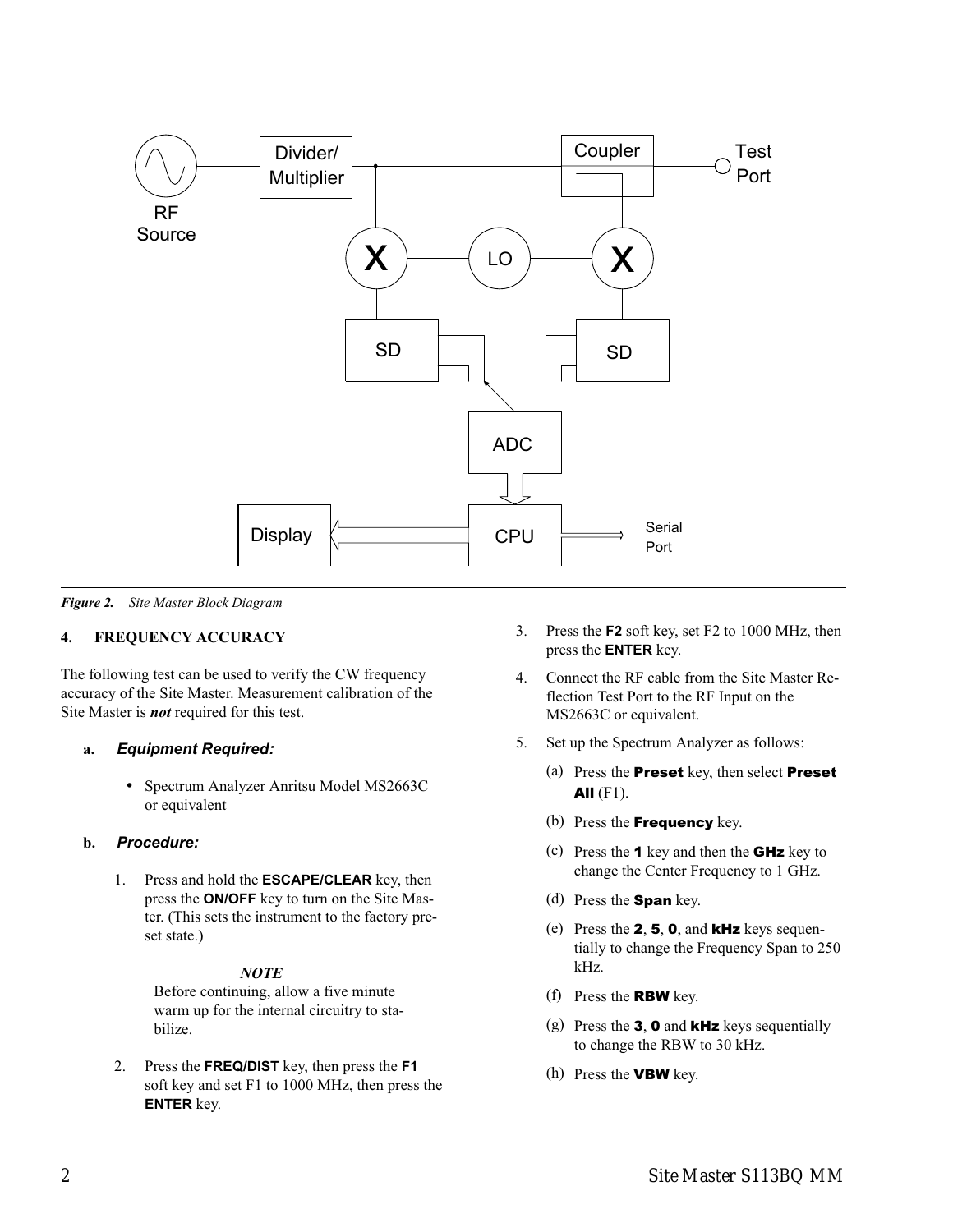- (i) Press **the** Filter Off soft key (F3) to turn the VB filter off.
- (j) Press the Amplitude key.
- (k) Press the  $\mathbf{0}$ , and **dBm** keys sequentially to change the Reference Level to 0 dBm.
- (l) Press the **Log Scale** soft key  $(F5)$
- (m) Select **2 dB/Div** (F3) and the press the **re**turn soft key (F6).
- (n) Press the Marker key.
- (o) Press the **Zone Width** soft key  $(F5)$ .
- (p) Select the **Spot** soft key  $(F1)$ .
- 6. On the Site Master, press the **SYS** key, the **OP-TIONS** soft key and then the **FIXED CW** soft key to turn Fixed CW on.

### *NOTE:*

If the Site Master has gone into the hold mode, press the **RUN/HOLD** key to return to normal mode.

- 7. When a sweep is completed, a smooth response should appear on the Spectrum Analyzer.
- 8. Press the **Marker Peak Search** key on the Spectrum Analyzer. Verify that the marker peak readout value is 1000 MHz  $\pm$ 75 kHz.
- 9. On the Site Master, press the **SYS** key, the **OP-TIONS** soft key and then the **FIXED CW** soft key to turn Fixed CW Off.

# **5. RETURN LOSS VERIFICATION**

The following test can be used to verify the accuracy of return loss measurements. Measurement calibration of the Site Master is required for this test.

# **a.** *Equipment Required:*

- 20 dB offset, Anritsu SC5270
- 6 dB offset, Anritsu SC5237
- Open/Short, Anritsu 22N50
- 50 Ohm Termination. Anritsu 28N50-2 or SM/PL

# **b.** *Procedure:*

1. Press and hold the **ESCAPE/CLEAR** key, then press the **ON/OFF** key to turn on the Site Master. (This sets the instrument to the factory preset state.)

# *NOTE*

Before continuing, allow a five minute warm up for the internal circuitry to stabilize.

- 2. Press the **MODE** soft key.
- 3. Use the Up/Down Arrow key to highlight **RE-TURN LOSS**, then press **ENTER**.
- 4. Press the **START CAL** key.
- 5. Follow the instructions on the screen to perform a calibration using a 22N50 Open/Short and 28N50-2 or SM/PL Termination.
- 6. Connect the 20 dB offset to the Refl Test Port and verify that the reading is:

 $\Box$  S113BQ: 20 dB  $\pm$  1.7 dB

7. Connect the 6 dB offset to the Refl Test Port and verify that the reading is:

 $\Box$  S113BQ: 6 dB  $\pm$  1.2 dB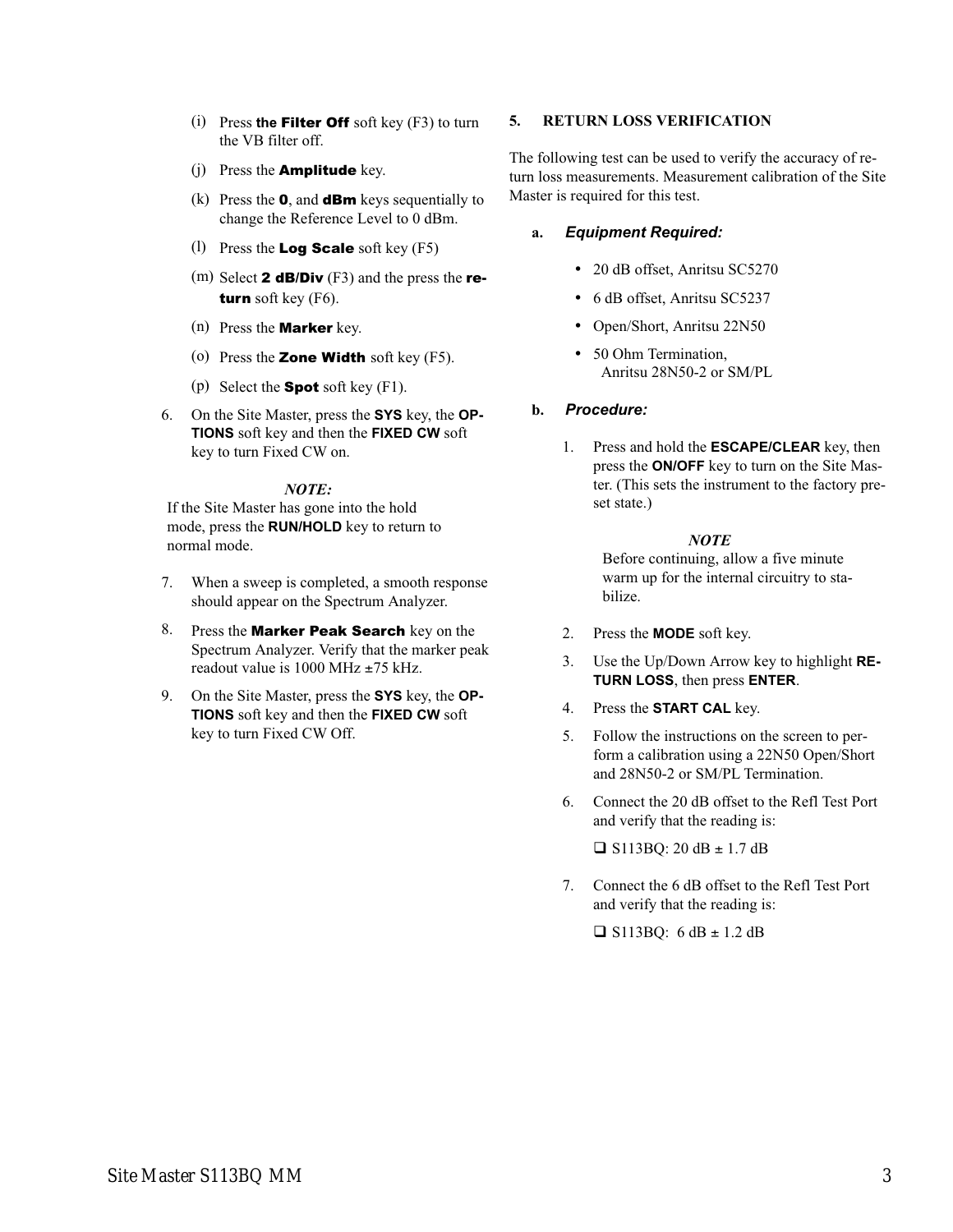<span id="page-3-0"></span>

*Figure 3. Power Monitor Verification*

# **6. POWER MONITOR VERIFICATION**

If the Power Monitor (Option 5) is installed in the Site Master, the following test can be used to verify the accuracy of the power measurements. Measurement calibration of the Site Master is *not* required for this test.

# **a.** *Equipment Required:*

- RF Detector, 10 MHz to 20 GHz, Anritsu 560-7N50B
- 10 dB Attenuator, Weinschel 1R-10
- 30 dB Attenuator, Weinschel 1R-30
- RF Reference Source, 0.050 GHz, Anritsu MA2418A
- DC Power Supply, Anritsu 2000-933

# **b.** *Procedure*

- 1. Connect the DC power supply to the MA2418A Reference Source. (Refer to Figure [3,](#page-3-0) page [4](#page-3-0).)
- 2. Connect the MA2418A Reference Source to the input of the 560-7N50B RF detector.
- 3. Connect the RF Detector output to the RF Detector input of the Site Master.
- 4. Connect the DC power supply to the appropriate line voltage to supply power to the MA2418A Reference Source.
- 5. Press and hold the **ESCAPE/CLEAR** key, then press the **ON/OFF** key to turn on the Site Master. (This sets the instrument to the factory preset state.)
- 6. Press the **MODE** soft key.
- 7. Use the Up/Down Arrow key to highlight **POWER MONITOR**, then press **ENTER**.
- 8. Press the **ZERO** soft key to zero the power monitor. When complete, **ZERO ADJ:ON** is displayed in the message area.
- 9. Verify that the power monitor reading is  $0.0$  dBm  $\pm$  1 dB.
- 10. Connect the output of the MA2418A Reference Source to the two attenuators so as to add 40 dB of attenuation (Figure [3\)](#page-3-0).
- 11. Connect the MA2418A Reference Source and the attenuators to the input of the 560-7N50B RF detector.
- 12. Verify that the power monitor reading is now  $-40.0$  dBm  $\pm 2$  dB.

# **7. TERMINATION VERIFICATION**

This test verifies the accuracy of the Site Master SM/PL termination using the precision return loss mode of the 541XXA Scalar Measurement System. Measurements of terminations using this mode provide results that are traceable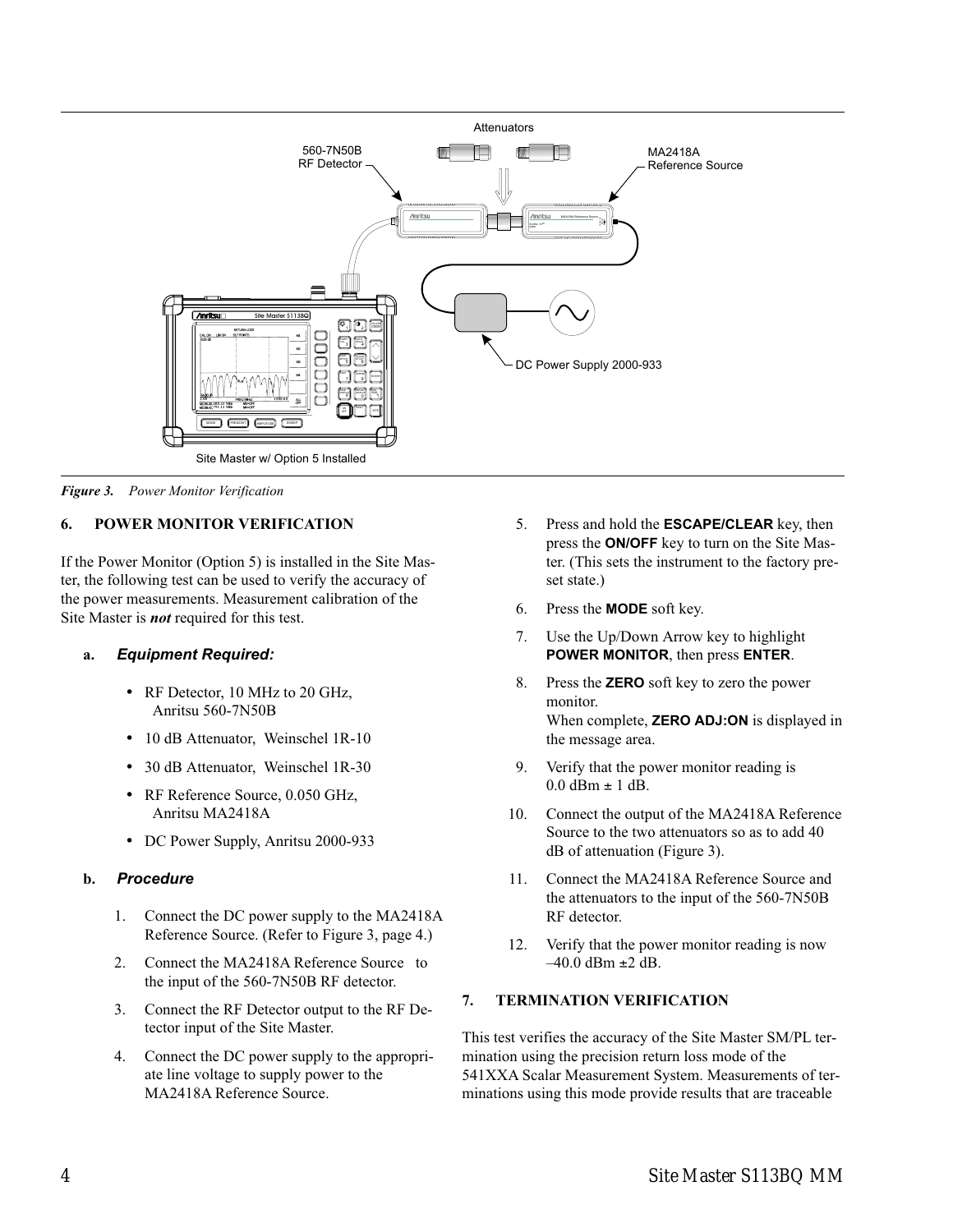<span id="page-4-0"></span>

*Figure 4. 541XXA Precision Return Loss Setup*

to the NIST (National Institute of Standards and Technology) standards for the precision airline.

### **a.** *Equipment Required:*

- Scalar Measurement System, Anritsu 541XXA
- Offset SWR Autotester, Anritsu 560-97A50-20
- Precision Airline, Anritsu 18N50
- Open/Short, Anritsu 22N50
- 50 Ohm Termination, Anritsu 26N50
- Source Adapter, Anritsu 34NN50A

### **b.** *Procedure*

- 1. Connect the test equipment as shown in Figure [4,](#page-4-0) page [5](#page-4-0).
- 2. Press the **Power** key on the 541XXA to On.
- 3. Press the **System Menu** key.
- 4. Using the Menu up-down keys: Highlight **RE-SET**, then press the **Select** key.
- 5. At the **RESET MENU** display, use the Menu up-down keys to highlight **RESET TO FAC-TORY DEFAULTS**, then press the **Select** key.
- 6. Set the signal source for the frequency range as follows:
	- (a) Press the **Frequency** key.
	- (b) Using the Data Entry Keypad or Data Entry Knob, set the Start frequency to 0.01 GHz. Press the **Enter** key.
	- (c) Using the Data Entry Keypad or Data Entry Knob, set the Stop frequency to 4.0 GHz. Press the **Enter** key.
- 7. Press the Channel 2 Display On/Off key to Off.
- 8. Press the Channel 1 Menu key.
- 9. Using the Menu up-down keys: Highlight **PRE-CISION RL**, then press the **Select** key.
- 10. At the PRECISION RETURN LOSS menu display, use the Menu up-down keys to highlight **FINAL**, then press the **Select** key.
- 11. Press the **Calibration** key.
- 12. At the CALIBRATION menu display, use the Menu up-down keys to highlight **START CAL**, then press the **Select** key.
- 13. At the PRECISION RETURN LOSS CALI-BRATION menu display prompt, connect the Offset SWR Autotester to Input A, if you have not done so yet.
- 14. Connect the precision air line to the Offset SWR Autotester test port. Position the air line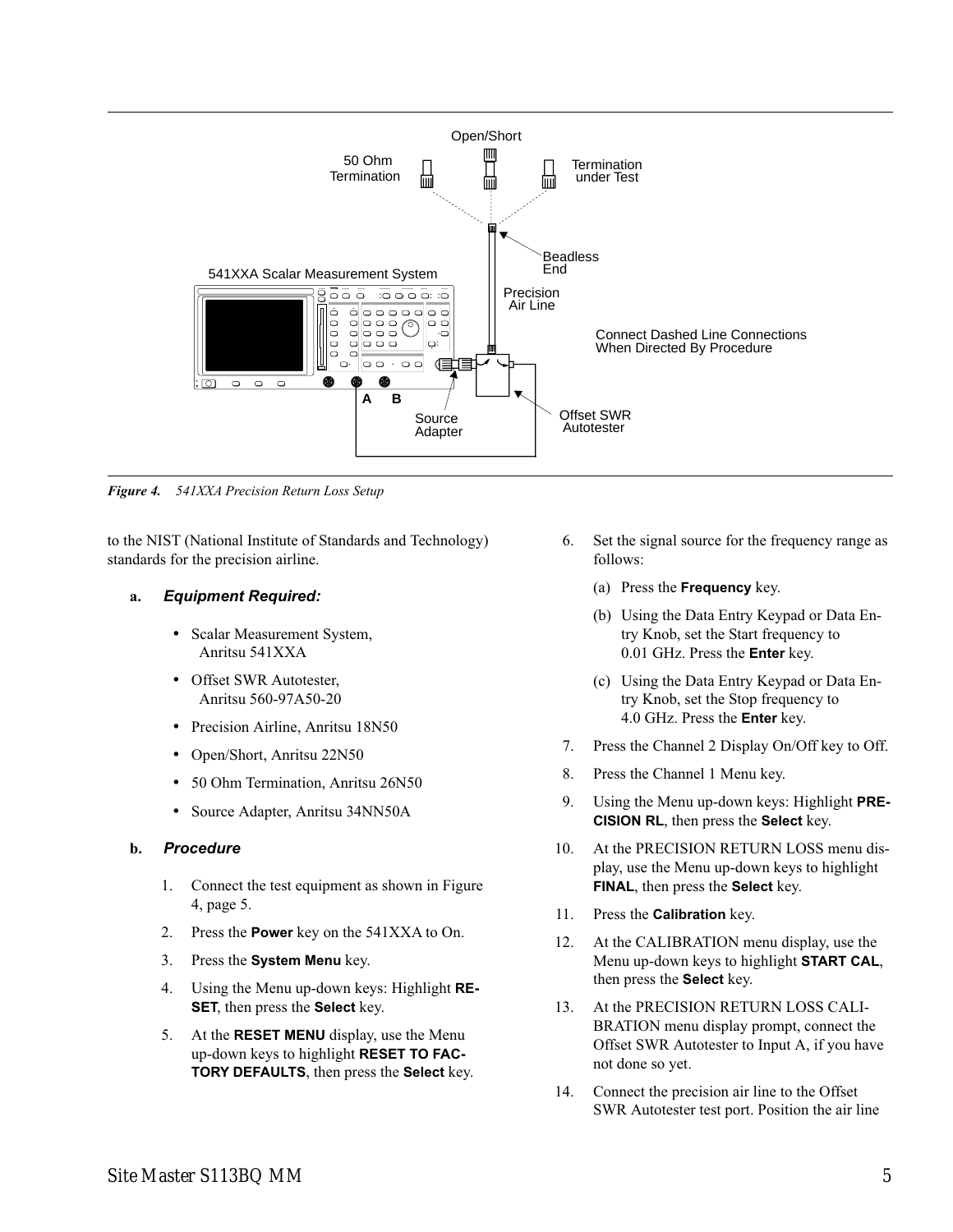<span id="page-5-0"></span>pointing vertically upward. Downward or horizontal positions make connector pin alignment difficult.

### *NOTE*

Ensure that the beadless end of the precision airline is at the measurement connection point.

- 15. Press the **Select** key when ready.
- 16. At the PRECISION RETURN LOSS CALI-BRATION menu prompt, connect the Open to the beadless end of the airline. Press the **Select** key to start the calibration.
- 17. Verify that the display resembles that shown in Figure [5.](#page-5-0)



*Figure 5. Example of a Good Connection*

# **CAUTION**

During both calibration and measurement, be sure to properly align the beadless connector of the airline. When the connectors are mis-aligned, a spike will usually be visible on the display.

- 18. At the next menu prompt, remove the Open and connect the Short to the beadless end of the airline. Press the **Select** key to start the calibration process.
- 19. At the next menu prompt, remove the Short and connect the 50 Ohm Termination to the

beadless end of the air line. Press the **Select** key to start the calibration process.

- 20. When the calibration is complete, remove the 50 Ohm Termination.
- 21. Connect the SM/PL termination to the beadless end of the air line and press the Select key to begin the measurement.
- 22. Observe that the waveform displayed resembles that shown in Figure [6](#page-5-0).





- 23. Press the **Cursor On/Off** key to On.
- 24. Observe the Cursor menu readout. The minimum return loss reading for the SM/PL termination should be 42 dB.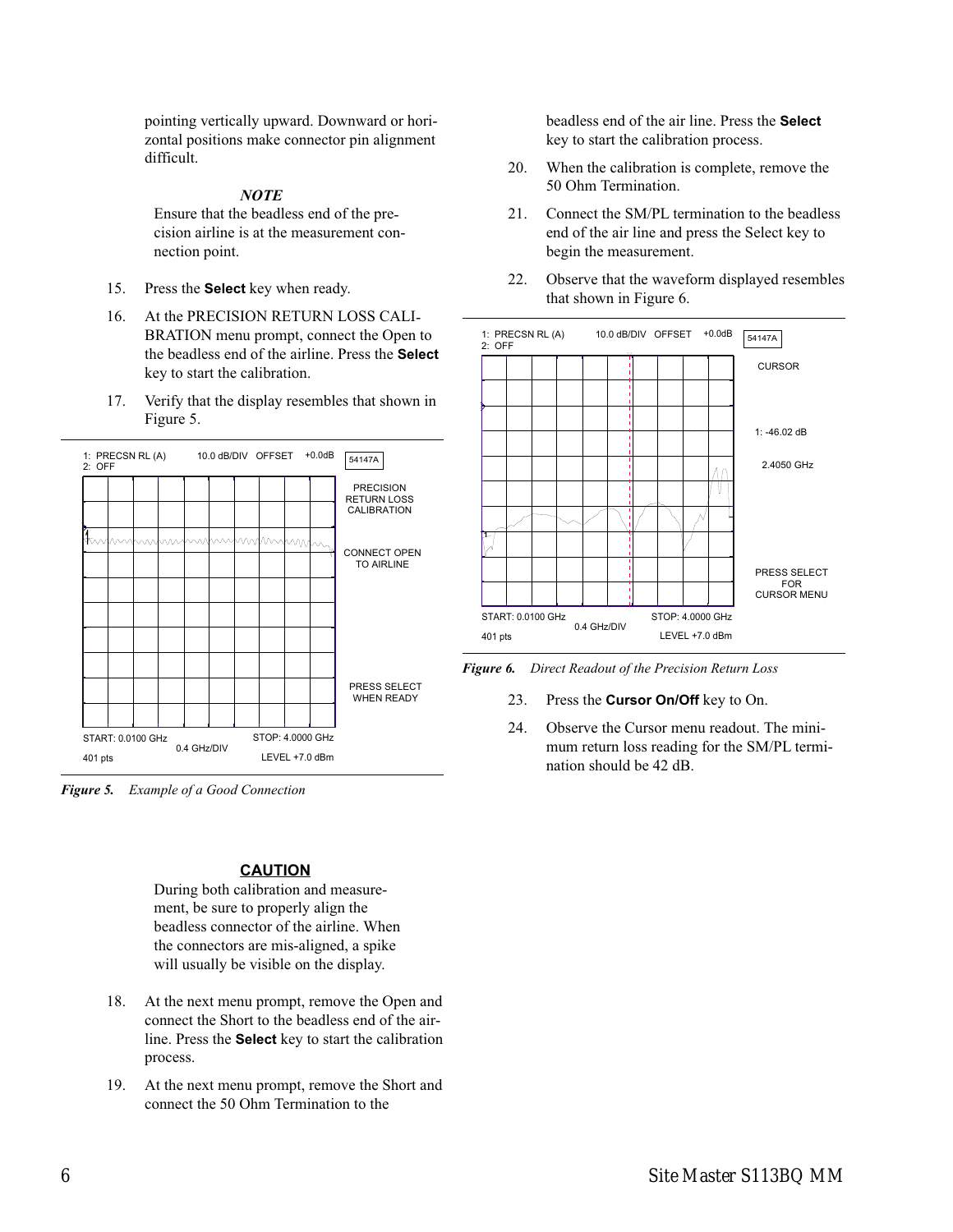# <span id="page-6-0"></span>**8. BATTERY PACK REMOVAL AND REPLACEMENT**

This procedure provides instructions for removing and replacing the Site Master battery pack.

**1.** With the Site Master standing upright on a stable surface, locate the battery access door (Figure [7](#page-6-0)).





*Figure 9. Removing the Battery Access Door*

*Figure 7. Battery Access Door Location*

**2.** Lift up the access door handle and rotate it 90 degrees counterclockwise, as illustrated in Figure [8.](#page-6-0)



*Figure 8. Rotate the Battery Access Door Handle*

- **3.** Lift the door and remove, as illustrated in Figure 9.
- **4.** Grasp the battery lanyard and pull the battery straight up and out of the unit, as illustrated in Figure .



*Figure 10. Removing the Battery*

**5.** Replacement is the opposite of removal. Note the orientation of the battery contacts, and be sure to insert the new battery with the contacts facing the rear of the unit (Figure 11).



*Figure 11. Battery Orientation*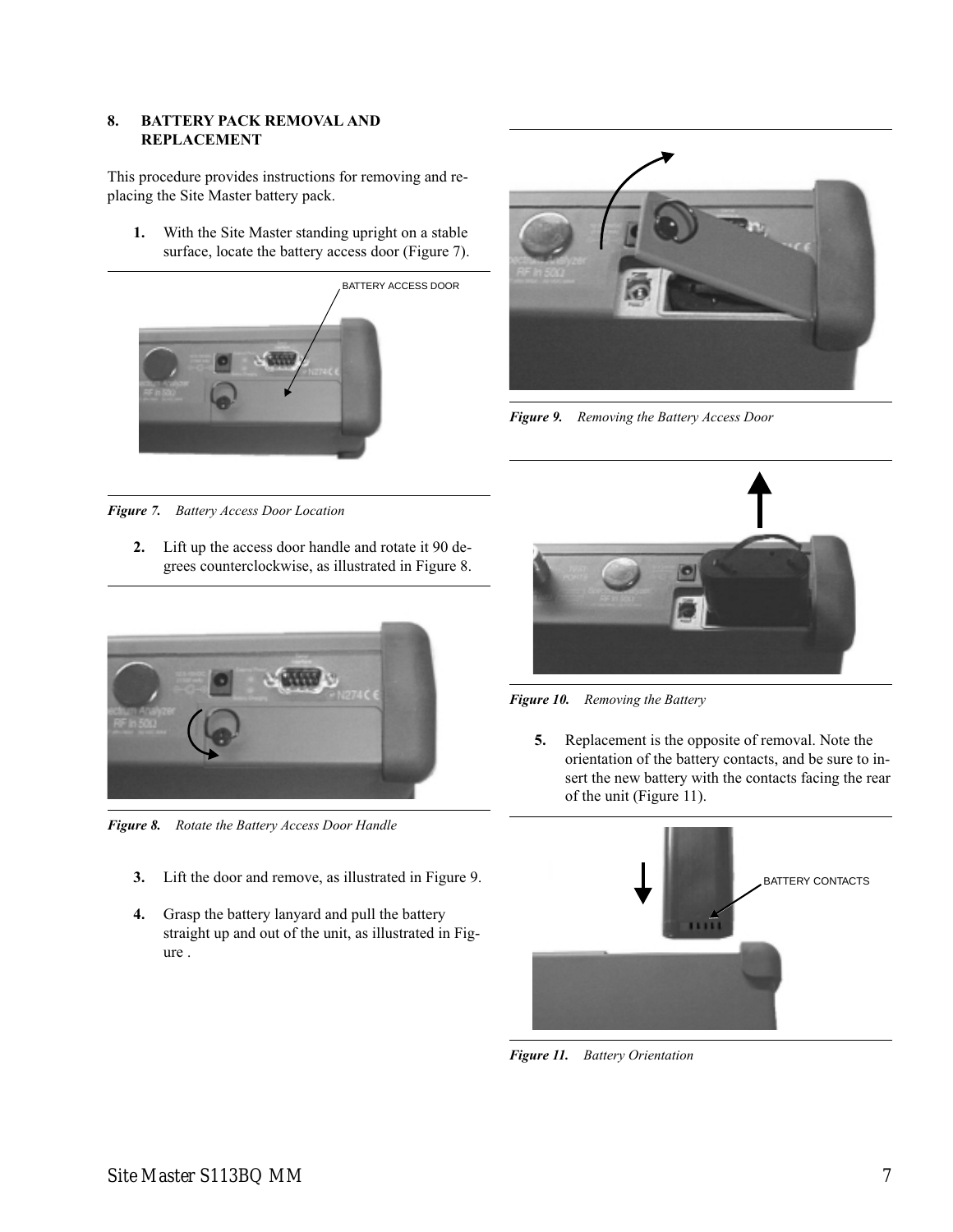# **9. BATTERY INFORMATION**

The following information relates to the care and handling of the Site Master battery, and NiMH batteries in general.

- The Nickel Metal Hydride (NiMH) battery supplied with the Site Master is shipped in a discharged state. Before using the Site Master, the internal battery must first be charged for three hours, either in the Site Master or in the optional battery charger (Anritsu part number: 2000-1029).
- Use only Anritsu approved battery packs.
- Recharge the battery only in the Site Master or in an Anritsu approved charger.
- With a new NiMH battery, full performance is achieved after three to five complete charge and discharge cycles.
- When the Site Master or the charger is not in use, disconnect it from the power source.
- Do not charge batteries for longer than 24 hours; overcharging may shorten battery life.
- If left unused a fully charged battery will discharge itself over time.
- Temperature extremes will affect the ability of the battery to charge: allow the battery to cool down or warm up as necessary before use or charging.
- Discharge an NiMH battery from time to time to improve battery performance and battery life.
- The battery can be charged and discharged hundreds of times, but it will eventually wear out.
- The battery may need to be replaced when the operating time between charging becomes noticeably shorter than normal.
- Never use a damaged or worn out charger or battery.
- Storing the battery in extreme hot or cold places will reduce the capacity and lifetime of the battery.
- Never short-circuit the battery terminals.
- Do not drop, mutilate or attempt to disassemble the battery.
- Do not dispose of batteries in a fire!
- Batteries must be recycled or disposed of properly. Do not place batteries in household garbage.
- Always use the battery for its intended purpose only.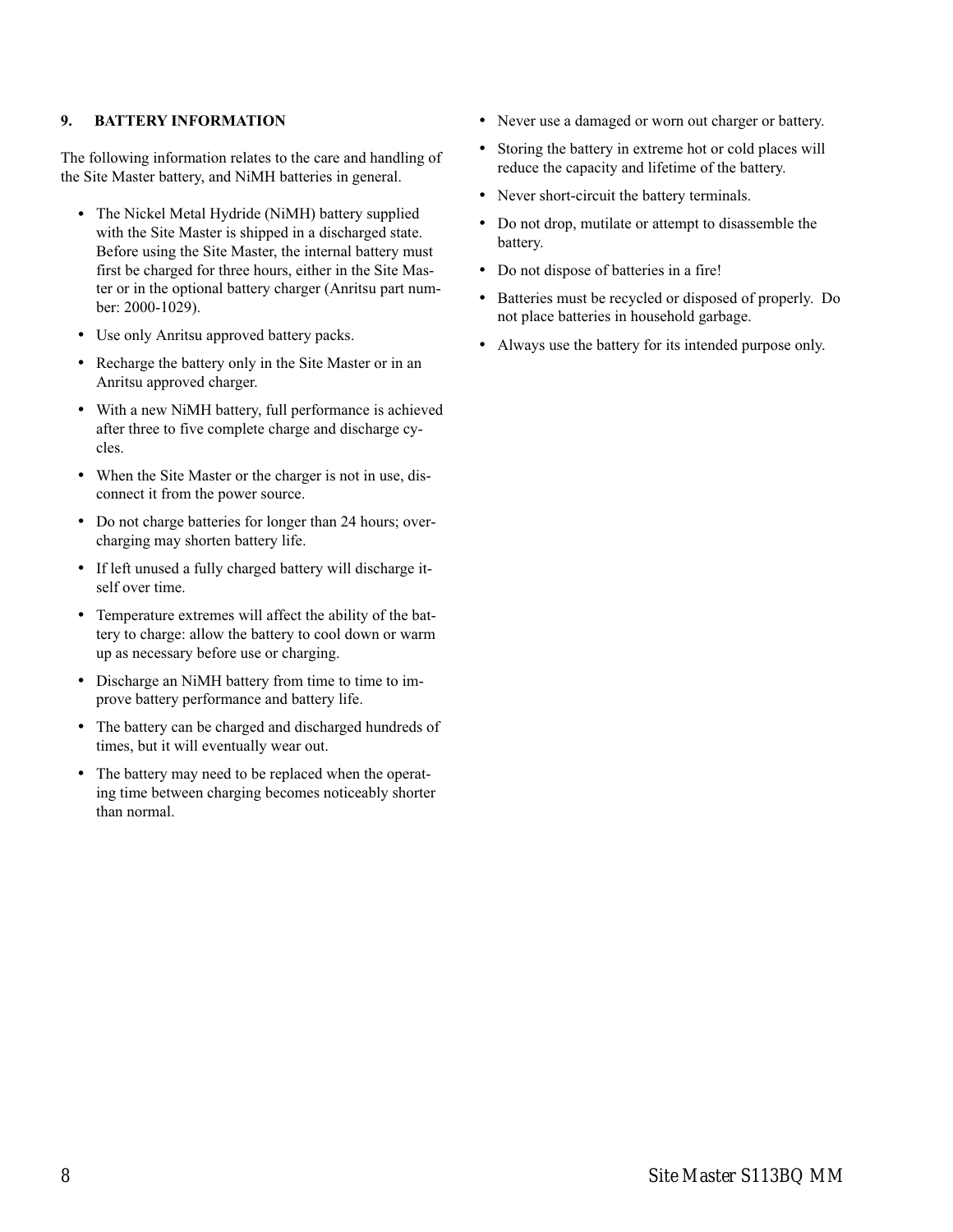# <span id="page-8-0"></span>**10. FRONT PANEL ASSEMBLY REMOVAL AND REPLACEMENT**

This procedure provides instructions for removing and replacing the Site Master front panel assembly. With the front panel assembly removed, the LCD display, keypad PCB, keypad membrane, and main PCB assemblies can be removed and replaced.

- **1.** Place the Site Master face up on a work surface.
- **2.** Remove the four rubber corner bumpers by carefully sliding the bumpers off of the case corners (Figure 12).



*Figure 12. Removing the Corner Bumpers*

- **3.** With the bumpers removed, the access holes for the case screws are revealed. Use a Phillips screwdriver to remove the four screws securing the two halves of the Site Master case together.
- **4.** Carefully lift up on the right side (as viewed from the front) of the front half of the case and begin to separate the two halves.

# **CAUTION**

Do not force or pull the two halves of the case apart as there are delicate cables attached between the two halves that must be disconnected first.

- **5.** Carefully depress the latch tab and disconnect the LCD display cable from J12 on the main PCB.
- **6.** Carefully disconnect the keypad interface cable from J1 on the main PCB.
- **7.** Carefully disconnect the LCD display backlight cable from J15 on the main PCB.

**8.** Remove the front panel assembly.



*Figure 13. Site Master Front Panel Cable Connections*

**9.** Reverse the above steps to replace the front panel assembly.

### *NOTE*

The corner bumpers only mount one way. That is, the raised area inside one end of the bumper (Figure 14) is made to conform to the contour of the front cover only.



*Figure 14. Corner Bumper Detail*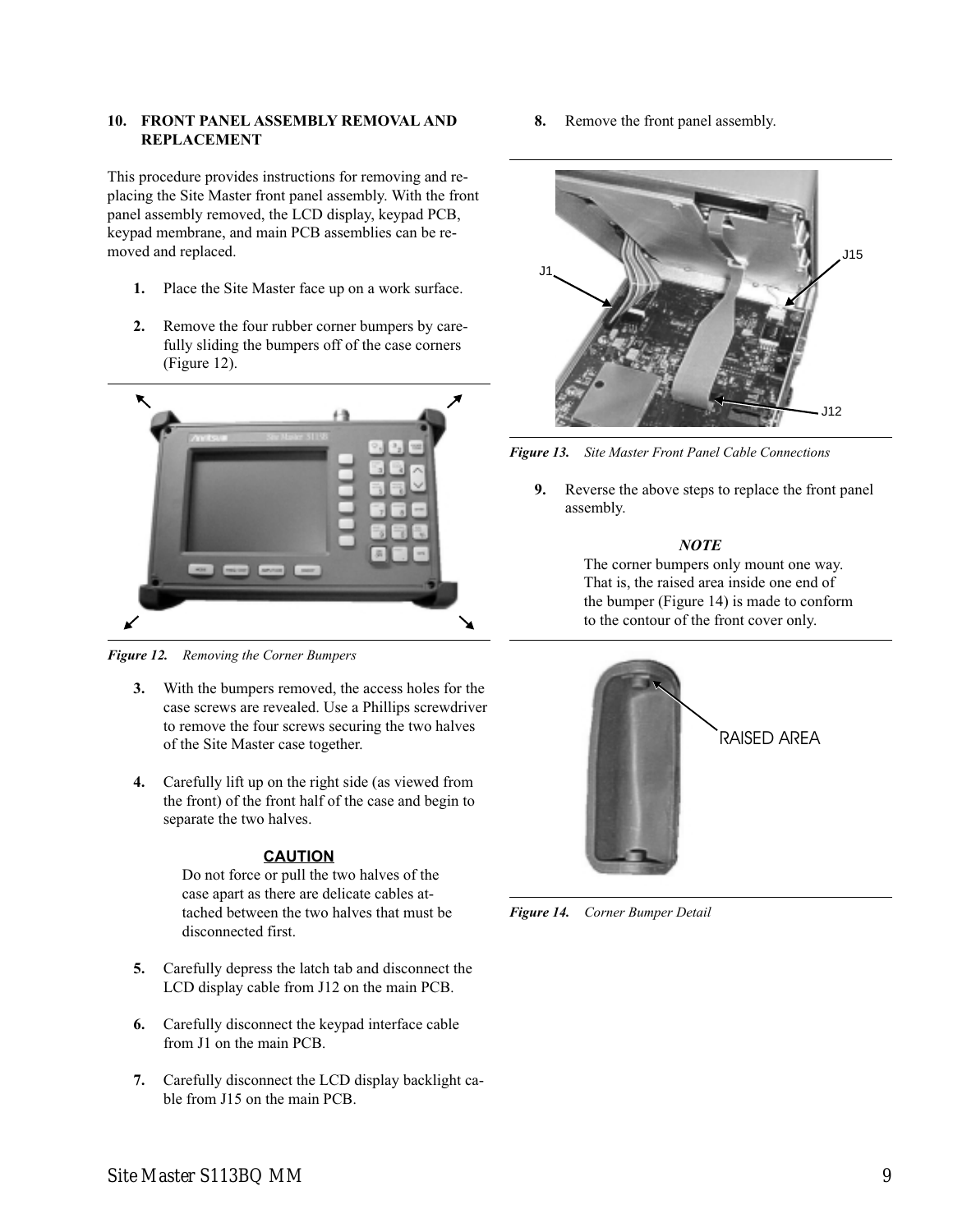# <span id="page-9-0"></span>**11. LCD ASSEMBLY REPLACEMENT**

This procedure provides instructions for removing and replacing the Liquid Crystal Display (LCD) once the front panel assembly has been separated from the Site Master.

- **1.** Remove the front panel assembly as directed in section [10.](#page-8-0)
- **2.** Place the front panel assembly face down on a protected work surface.
- **3.** Remove the 14 Phillips screws that attach the backing plate to the front panel assembly.
- **4.** Release the LCD display cable from the retaining clip on the front panel backing plate.



*Figure 15. Front Panel Backing Plate*

- **5.** Remove the front panel backing plate, carefully feeding the LCD cable through the access hole to avoid damage to the cable or connector.
- **6.** Remove the rubber cushion pad from the LCD assembly and remove the assembly.
- **7.** Reverse the above steps to install the replacement assembly.

### **12. KEY PAD PCB REPLACEMENT**

This procedure provides instructions for removing and replacing the key pad PCB.

- **1.** Remove the front panel assembly as directed in section [10.](#page-8-0)
- **2.** Place the front panel assembly face down on a protected work surface.
- **3.** Remove the 14 Phillips screws that attach the backing plate to the front panel assembly.
- **4.** Release the LCD display cable from the retaining clip on the front panel backing plate (Figure ).
- **5.** Remove the front panel backing plate, carefully feeding the LCD cable through the access hole to avoid damage to the cable or connector.
- **6.** Remove the rubber cushion pad from the key pad PCB and remove the PCB.



*Figure 16. Front Panel Keypad PCB Location*

**7.** Reverse the above steps to install the replacement assembly.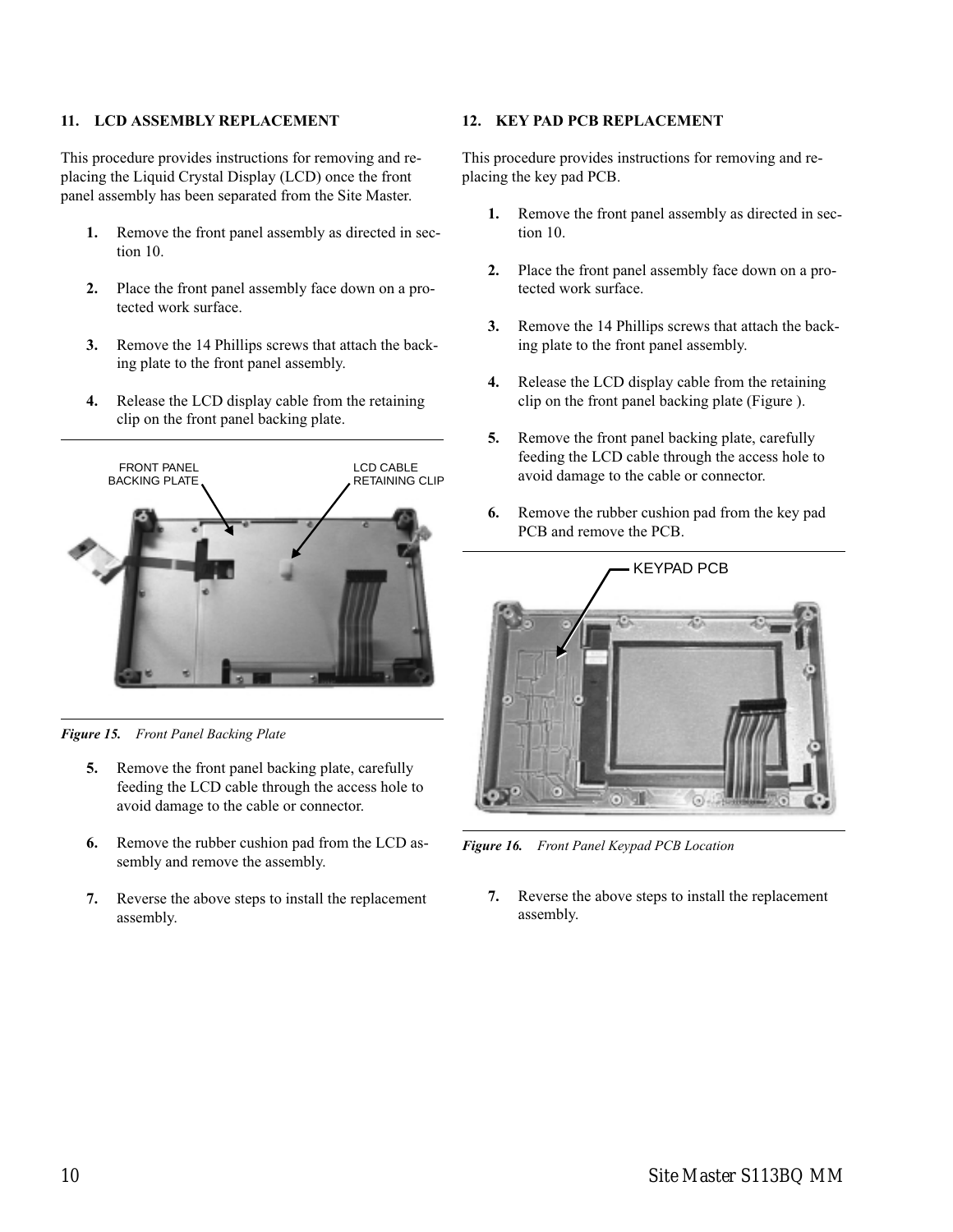# **13. KEY PAD MEMBRANE REPLACEMENT**

This procedure provides instructions for replacing the key pad membrane.

- **1.** Remove the front panel assembly as directed in section [10.](#page-8-0)
- **2.** Remove the key pad PCB as directed in section [12.](#page-9-0)
- **3.** Remove the keypad membrane by gently pulling the membrane up and out of the holes in the front panel.



*Figure 17. Front Panel Keypad Membrane*

**4.** Reverse the above steps to install the replacement membrane.

# **14. MAIN PCB ASSEMBLY REPLACEMENT**

This procedure provides instructions for replacing the main PCB assembly with the connector panel attached.

- **1.** Remove the front panel assembly as directed in section [10.](#page-8-0)
- **2.** Disconnect the battery connector from J13 on the main PCB.
- **3.** Remove the three PCB mounting screws and remove the PCB assembly with the connector panel attached.



*Figure 18. Main PCB*

**4.** Reverse the above steps to install the new main PCB.

### *NOTE*

The main PCB connector panel fits into grooves in the two halves of the Site Master case. Make sure the panel is correctly aligned with the grooves before reassembling the two halves together.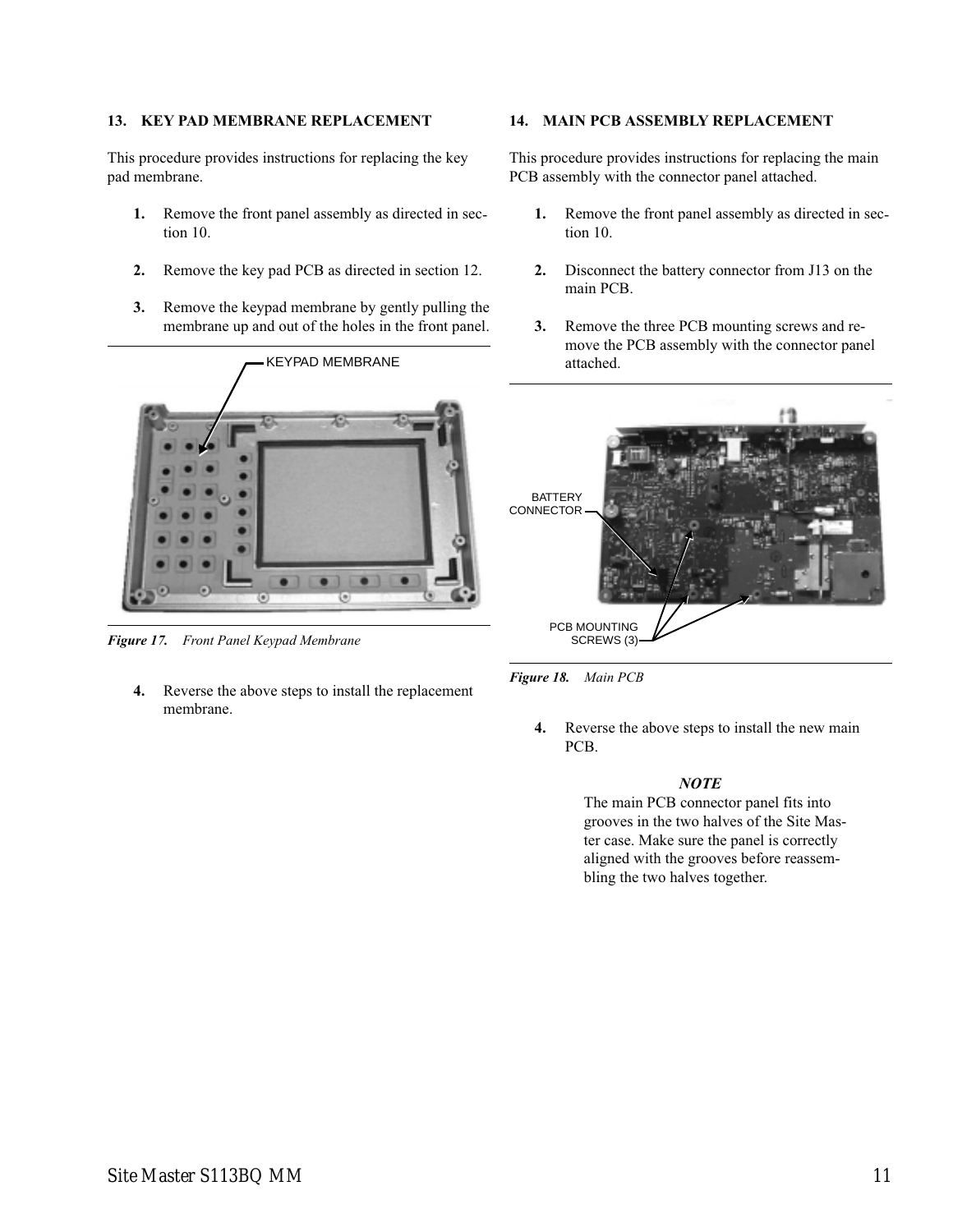# **15. REPLACEABLE PARTS**

Replaceable parts for the Site Master Model S113BQ are listed below.

|  | Table 1. | Replaceable Parts List |  |  |
|--|----------|------------------------|--|--|
|--|----------|------------------------|--|--|

| <b>Part Number</b> | <b>Description</b>                          | Qty | Part         |
|--------------------|---------------------------------------------|-----|--------------|
|                    | <b>Accessories</b>                          |     |              |
| 10580-00037        | User's Guide, Site Master<br>S113BQ         | 1   | $900 -$      |
| 2300-347           | Software Tools, Site Master                 | 1   | $900 -$      |
| 40-163             | Power Supply                                | 1   | $900 -$      |
| 2000-1029          | <b>Battery Charger</b>                      |     | $900 -$      |
| 22N50              | Precision Short/Open, N Male                | 1   | 785-         |
| SM/PL              | Connector, RF Termination                   | 1   | $900 -$      |
| OSLN50LF           | Connector, RF Termination                   | 1   | 790-         |
| 806-62             | Cable Assy, Cig Plug, Female                | 1   | 790-         |
| 800-441            | Serial Interface Cable Assy                 | 1   | 761-         |
| 48258              | Soft Carrying Case                          | 1   |              |
|                    | <b>Replaceable Parts</b>                    |     | 4665         |
| 510-87             | N-Connector                                 | 1   | 4666         |
| 551-152            | Option 05 Input Connector                   | 1   | 4665         |
| 15-102             | Liquid Crystal Display Assy                 | 1   | 4666         |
| 633-27             | Rechargeable Battery, NiMH                  | 1   | 4823         |
| ND52643            | Main PCB Assembly, S331BQ                   | 1   | 790-<br>790- |
| ND52639            | Main PCB Assembly, S331BQ<br>with Option 05 | 1   | 790-         |
| ND53250            | Option 05 PCB Assembly                      | 1   | 4665         |
| 48297              | <b>Plastic Window</b>                       |     | 4666         |
| 790-518            | Gasket                                      |     | 4824         |
|                    |                                             |     | 4827         |
| 52737-3            | Keypad PCB Assy                             | 1   | 4665         |
| 46649-1            | Membrane Keypad, Main                       | 1   | 4666         |

| <b>Part Number</b>            | <b>Description</b>            | Qty |  |  |
|-------------------------------|-------------------------------|-----|--|--|
| Hardware                      |                               |     |  |  |
| 900-861                       | Pan Head Screw, 4-20, 0.365   | 15  |  |  |
| 900-869                       | Screw, 4-40, 0.875            | 4   |  |  |
| 900-720                       | Screw, 4-40, 0.187            | 3   |  |  |
| 900-697                       | Screw, 4-40, 0.312            | 3   |  |  |
| 785-929                       | M-F Stand off, 4-40, 11/16    | 3   |  |  |
| 900-326                       | Kep Nut, 4-40, 0.187          | 8   |  |  |
| 790-516                       | Hole Plug, 0.6875L            | 1   |  |  |
| 790-42                        | Hole Plug, 0.625              | 1   |  |  |
| 761-79                        | Cap Vinyl, Black, round       | 1   |  |  |
|                               | <b>Case Parts</b>             |     |  |  |
| 46652-1                       | Top Case only                 | 1   |  |  |
| 46665                         | Top Case w/ hardware          | 1   |  |  |
| 46653-1                       | Bottom Case only              | 1   |  |  |
| 46664                         | Bottom Case w/ hardware       | 1   |  |  |
| 48231-1                       | <b>Battery Door</b>           | 1   |  |  |
| 790-509<br>790-510<br>790-511 | Battery Door Latch (3 pieces) |     |  |  |
| 46655                         | Case Corner Bumpers           | 4   |  |  |
| 46662                         | <b>LCD Retainer Plate</b>     | 1   |  |  |
| 48241                         | Foam, LCD Corners & Battery   | 9   |  |  |
| 48278                         | Foam, LCD Window              | 1   |  |  |
| 46659                         | Foam, LCD Backing             | 1   |  |  |
| 46661                         | Foam, Keypad Backing          | 1   |  |  |
| 720-19                        | Cable Clamp                   | 1   |  |  |
| 790-515                       | Spring, Battery Compartment   | 1   |  |  |
| 52035                         | ID Label. Model S113BQ        | 1   |  |  |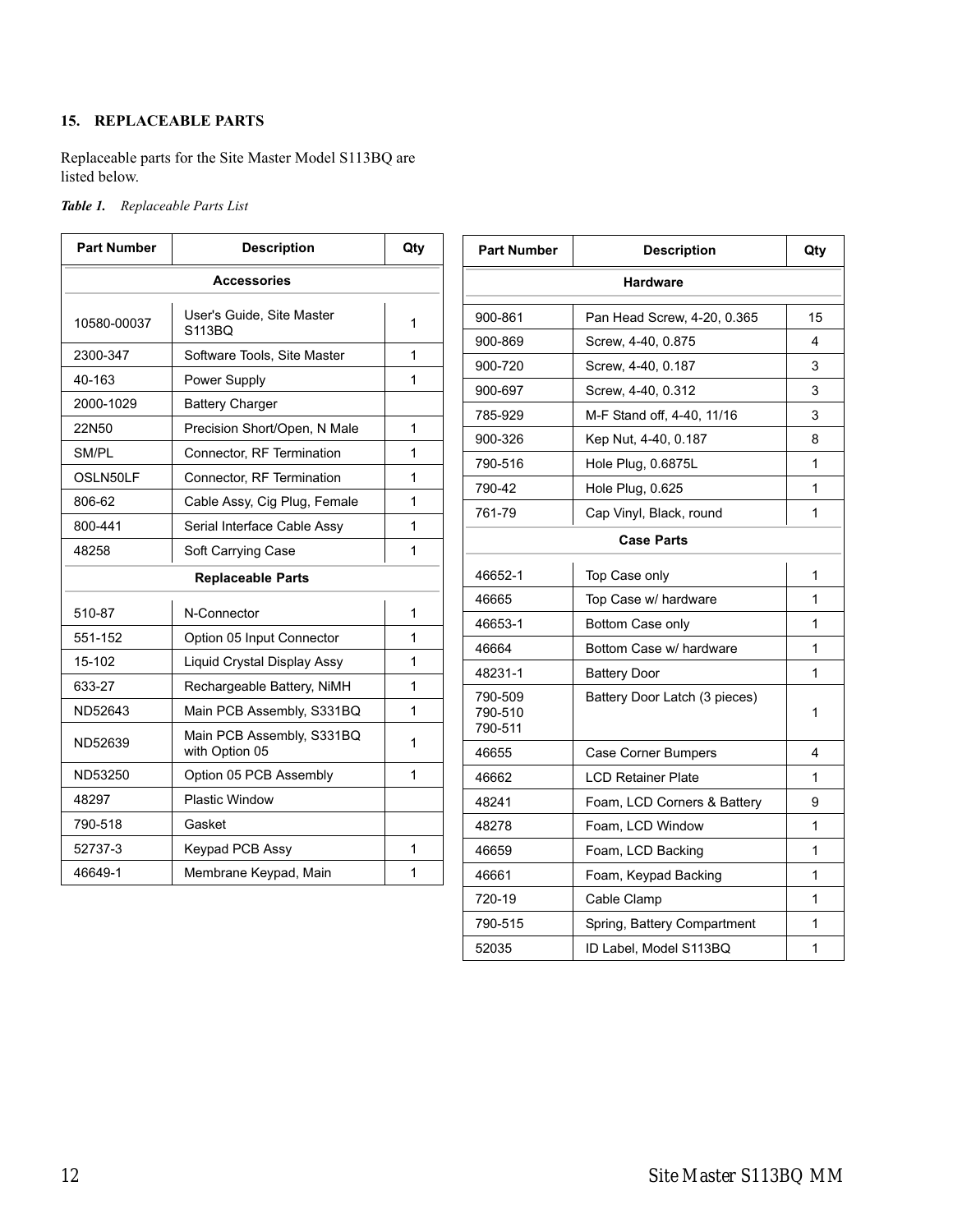### *Table 2. Anritsu Service Centers*

### **UNITED STATES**

ANRITSU COMPANY 490 Jarvis Drive Morgan Hill, CA 95037-2809 Telephone: (408) 776-8300 1-800-ANRITSU FAX: 408-776-1744

ANRITSU COMPANY 10 New Maple Ave., Unit 305 Pine Brook, NJ 07058 Telephone: (973) 227-8999 1-800-ANRITSU FAX: 973-575-0092

ANRITSU COMPANY 1155 E. Collins Blvd Richardson, TX 75081 Telephone: 1-800-ANRITSU FAX: 972-671-1877

### **AUSTRALIA**

ANRITSU PTY. LTD. Unit 3, 170 Foster Road Mt Waverley, VIC 3149 Australia Telephone: 03-9558-8177 FAX: 03-9558-8255

### **BRAZIL**

ANRITSU ELECTRONICA LTDA. Praia de Botafogo, 440, Sala 2401 CEP22250-040, Rio de Janeiro, RJ, Brasil Telephone: 021-527-6922 FAX: 021-53-71-456

### **CANADA**

ANRITSU INSTRUMENTS LTD. 700 Silver Seven Road, Suite 120 Kanata, Ontario K2V 1C3 Telephone: (613) 591-2003 FAX: (613) 591-1006

### **CHINA**

ANRITSU ELECTRONICS (SHANGHAI) CO. LTD. 2F, Rm B, 52 Section Factory Building No. 516 Fu Te Rd (N) Shanghai 200131 P.R. China Telephone:21-58680226, 58680227, 58680228 FAX: 21-58680588

### **FRANCE**

ANRITSU S.A 9 Avenue du Quebec Zone de Courtaboeuf 91951 Les Ulis Cedex Telephone: 016-09-21-550 FAX: 016-44-61-065

### **GERMANY**

ANRITSU GmbH Grafenberger Allee 54-56 D-40237 Dusseldorf, Germany Telephone: 0211-968550 FAX: 0211-9685555

### **INDIA**

MEERA AGENCIES PVT. LTD. 23 Community Centre Zamroodpur, Kailash Colony Extension, New Delhi, India 110 048 Phone: 011-2-6442700/6442800 FAX : 011-2-644250023

### **ISRAEL**

TECH-CENT, LTD. 4 Raul Valenberg St Tel-Aviv 69719 Telephone: (03) 64-78-563 FAX: (03) 64-78-334

### **ITALY**

ANRITSU Sp.A Roma Office Via E. Vittorini, 129 00144 Roma EUR Telephone: (06) 50-99-711 FAX: (06) 50-22-4252

### **JAPAN**

ANRITSU CUSTOMER SERVICE LTD. 1800 Onna Atsugi-shi Kanagawa-Prf. 243 Japan Telephone: 0462-96-6688 FAX: 0462-25-8379

### **KOREA**

ANRITSU CORPORATION LTD. Service Center: 8F Hyunjuk Building 832-41, Yeoksam Dong Kangnam-Gu Seoul, South Korea 135-080 Telephone: 82-2-553-6603 FAX: 82-2-553-6605

### **SINGAPORE**

ANRITSU (SINGAPORE) PTE LTD. 10, Hoe Chiang Road #07-01/02 Keppel Towers Singapore 089315 Telephone: 282-2400 FAX: 282-2533

### **SOUTH AFRICA**

ETECSA 12 Surrey Square Office Park 330 Surrey Avenue Ferndale, Randburt, 2194 South Africa Telephone: 011-27-11-787-7200 FAX: 011-27-11-787-0446

### **SWEDEN**

ANRITSU AB Fagelviksvagen 9A 145 84 Stockholmn Telephone: (08) 534-707-00 FAX: (08) 534-707-30

### **TAIWAN**

ANRITSU CO., INC. 7F, No. 316, Section 1 NeiHu Road Taipei, Taiwan, R.O.C. Telephone: 886-2-8751-1816 FAX: 886-2-8751-2126

### **UNITED KINGDOM**

ANRITSU LTD. 200 Capability Green Luton, Bedfordshire LU1 3LU, England Telephone: 015-82-433200 FAX: 015-82-731303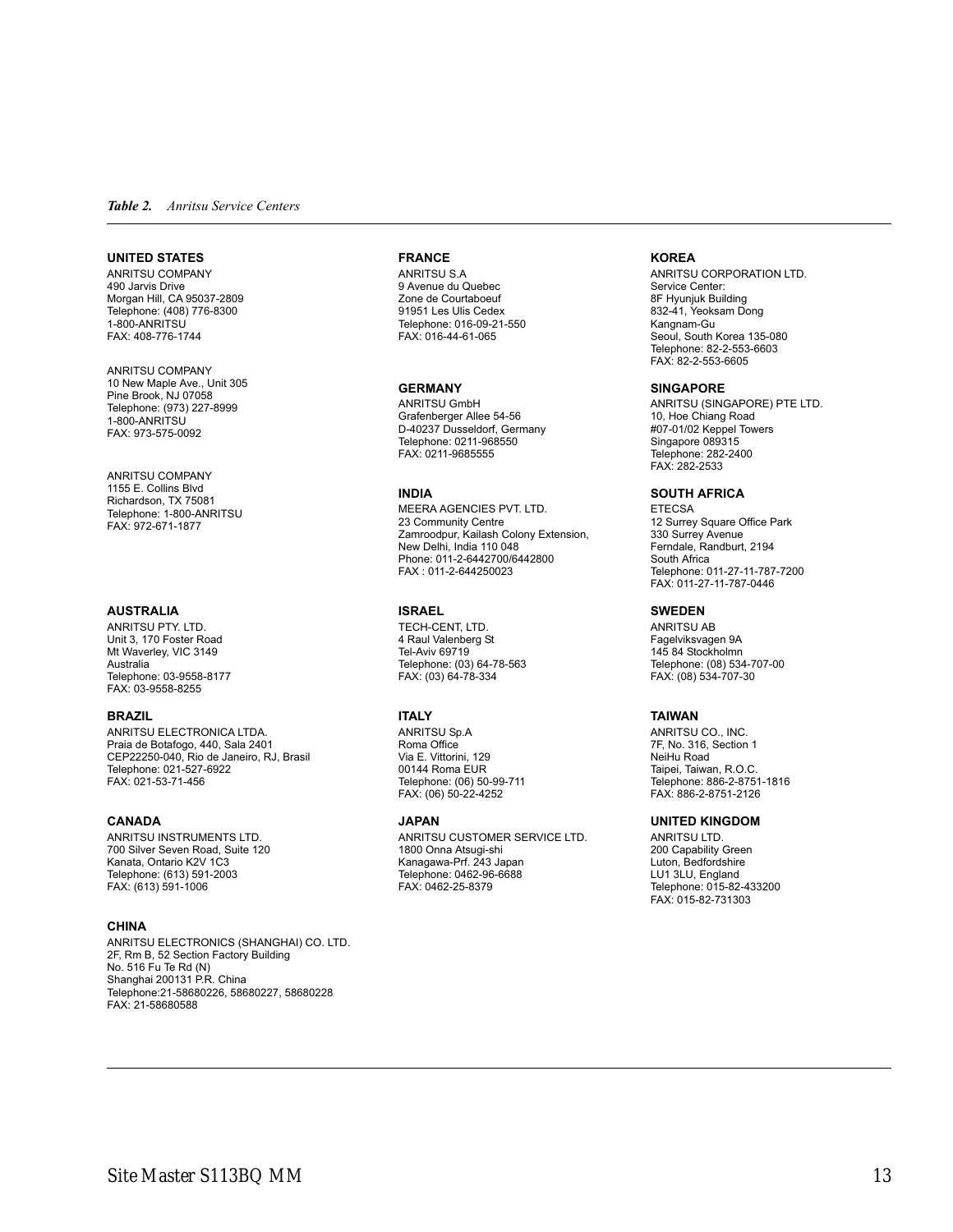*NOTES*